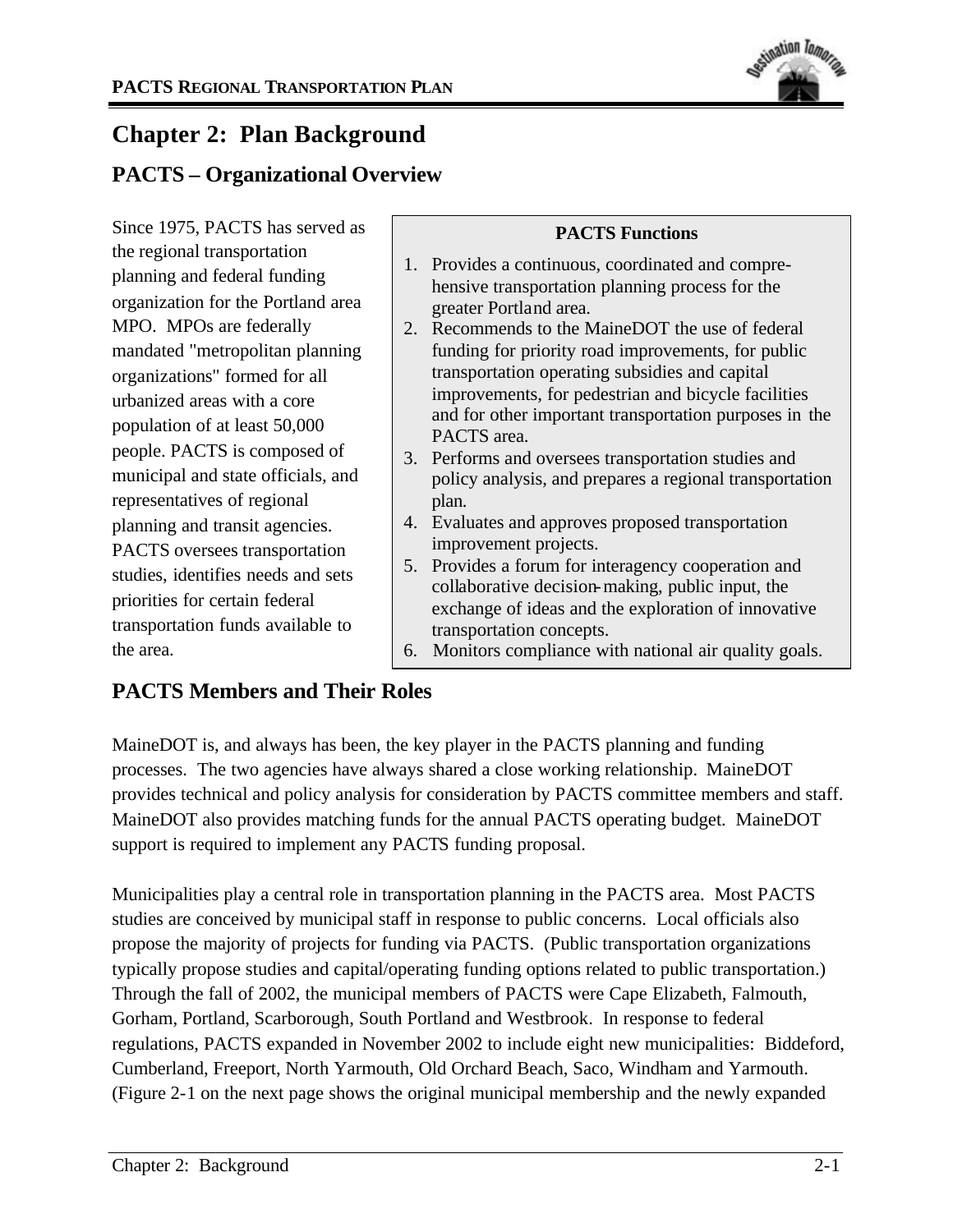

membership.) *Destination Tomorrow* was adopted for the area covering the original seven members, and will be updated over the next 18 months to reflect the new communities (see the PACTS expansion box below).

The Greater Portland Council of Governments (GPCOG) provides considerable staff support to PACTS staff and committees. The GPCOG is the federally designated transitplanning agency for PACTS. (In November 2002, the Southern Maine Regional Planning Commission (SMRPC) joined PACTS. SMRPC will provide staff support to PACTS for York County communities in much the same manner as GPCOG.)



## **PACTS Expansion and**  *Destination Tomorrow*

Work on *Destination Tomorrow* began in the fall of 1999. In November 2002, as a result of the 2000 Census and as required by federal law, the PACTS region expanded to a 15-municipality region from its former size of seven municipalities, and from four to six transit providers.

Due to the advanced stage of work on *Destination Tomorrow*, there was a consensual decision to complete this Plan based on the former size of a seven-municipality region. Immediately following adoption of this Plan, work will commence on an expanded *Destination Tomorrow*. This expanded version will include the visions and traffic issues of these new communities and will encompass management of the enlarged travel-shed.

Upon completion in the early part of 2004, the expanded version of *Destination Tomorrow* will supercede this document and will be the official PACTS Regional Transportation Plan.

The Maine Turnpike Authority (MTA), the Region 6 Regional Transportation Advisory Committee, and six transit providers also are members of PACTS. (Prior to the November 2002 expansion, four transit providers were PACTS members.) The six transit providers appoint a representative to each of the PACTS committees. Interested citizens and business representatives are appointed to the Planning and Technical Committees. The Federal Highway Administration and the Federal Transit Administration are nonvoting members of each PACTS committee. Though not a member, the Maine Department of Environmental Protection has worked with PACTS on air quality conformity for a number of years.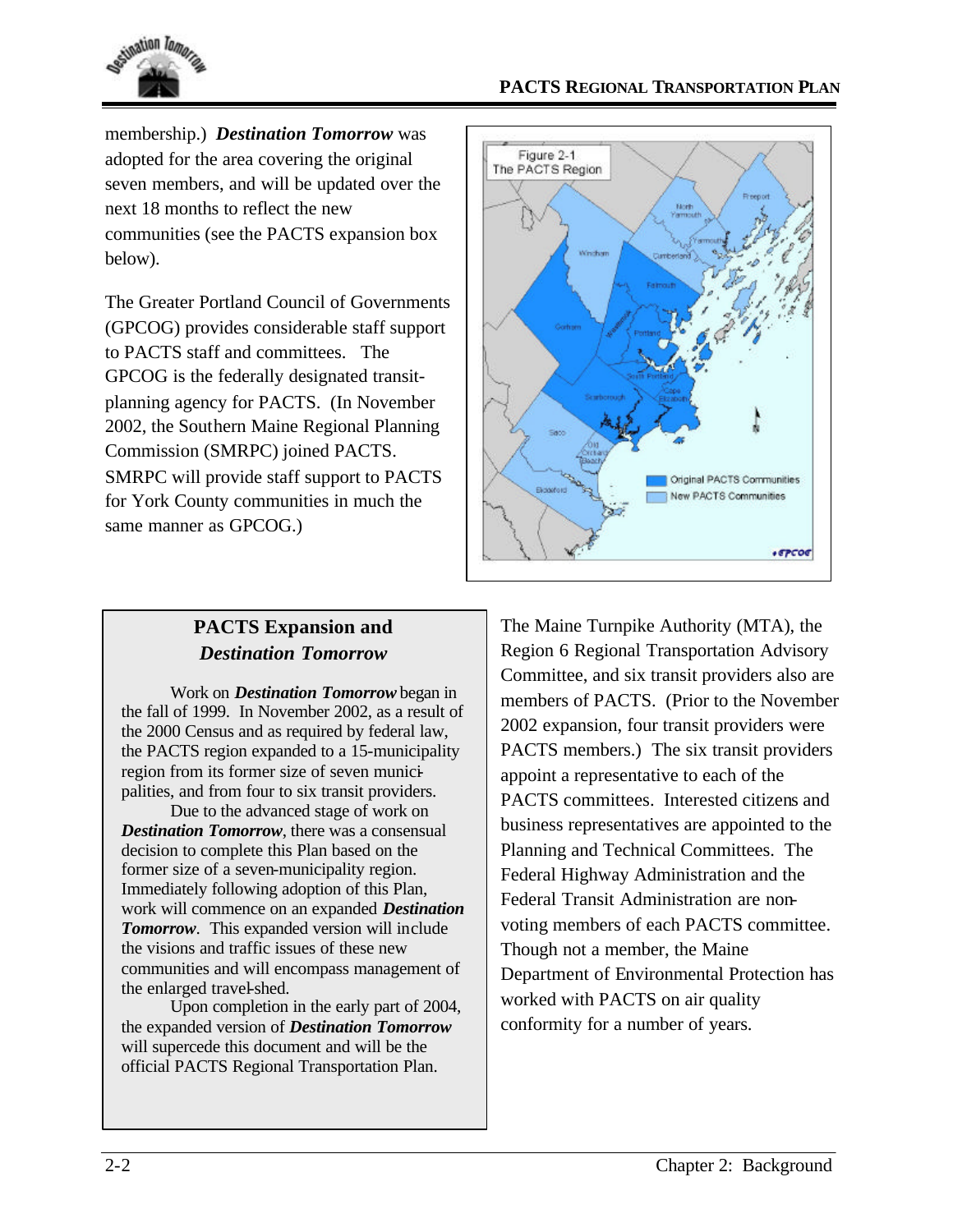

#### **PACTS REGIONAL TRANSPORTATION PLAN**

PACTS has three standing committees: the Policy, Technical and Planning Committees. The latter two advise the Policy Committee which is the decision-making board of PACTS. Member agencies designate representatives to each committee. Municipalities also designate committee representatives; the municipality's population is used to determine the number of representatives.

| <b>PACTS Membership</b>                                                                                               |                |                 |                    |
|-----------------------------------------------------------------------------------------------------------------------|----------------|-----------------|--------------------|
| <b>Municipalities</b>                                                                                                 |                |                 |                    |
| Biddeford*                                                                                                            | Cape Elizabeth | Cumberland*     | Falmouth           |
| Freeport*                                                                                                             | Gorham         | North Yarmouth* | Old Orchard Beach* |
| Portland                                                                                                              | $Saco*$        | Scarborough     | South Portland     |
| Westbrook                                                                                                             | Windham*       | Yarmouth*       |                    |
| <b>Agencies and Others</b>                                                                                            |                |                 |                    |
| Maine Department of Transportation                                                                                    |                |                 |                    |
| Maine Turnpike Authority                                                                                              |                |                 |                    |
| Greater Portland Transit District (METRO)                                                                             |                |                 |                    |
| <b>South Portland Bus Service</b>                                                                                     |                |                 |                    |
| <b>Regional Transportation Program</b>                                                                                |                |                 |                    |
| Casco Bay Island Transit District                                                                                     |                |                 |                    |
| <b>York County Community Action Corporation</b>                                                                       |                |                 |                    |
| <b>ShuttleBus</b>                                                                                                     |                |                 |                    |
| Greater Portland Council of Governments@                                                                              |                |                 |                    |
| Southern Maine Regional Planning Commission*@                                                                         |                |                 |                    |
| Federal Highway Administration#                                                                                       |                |                 |                    |
| Federal Transit Administration#                                                                                       |                |                 |                    |
| Citizen and business representatives@                                                                                 |                |                 |                    |
| Regional Transportation Advisory Committee 6#                                                                         |                |                 |                    |
| Joined in 2002<br>$\ast$<br># Non-voting member on all committees<br>@ Vote only on Planning and Technical Committees |                |                 |                    |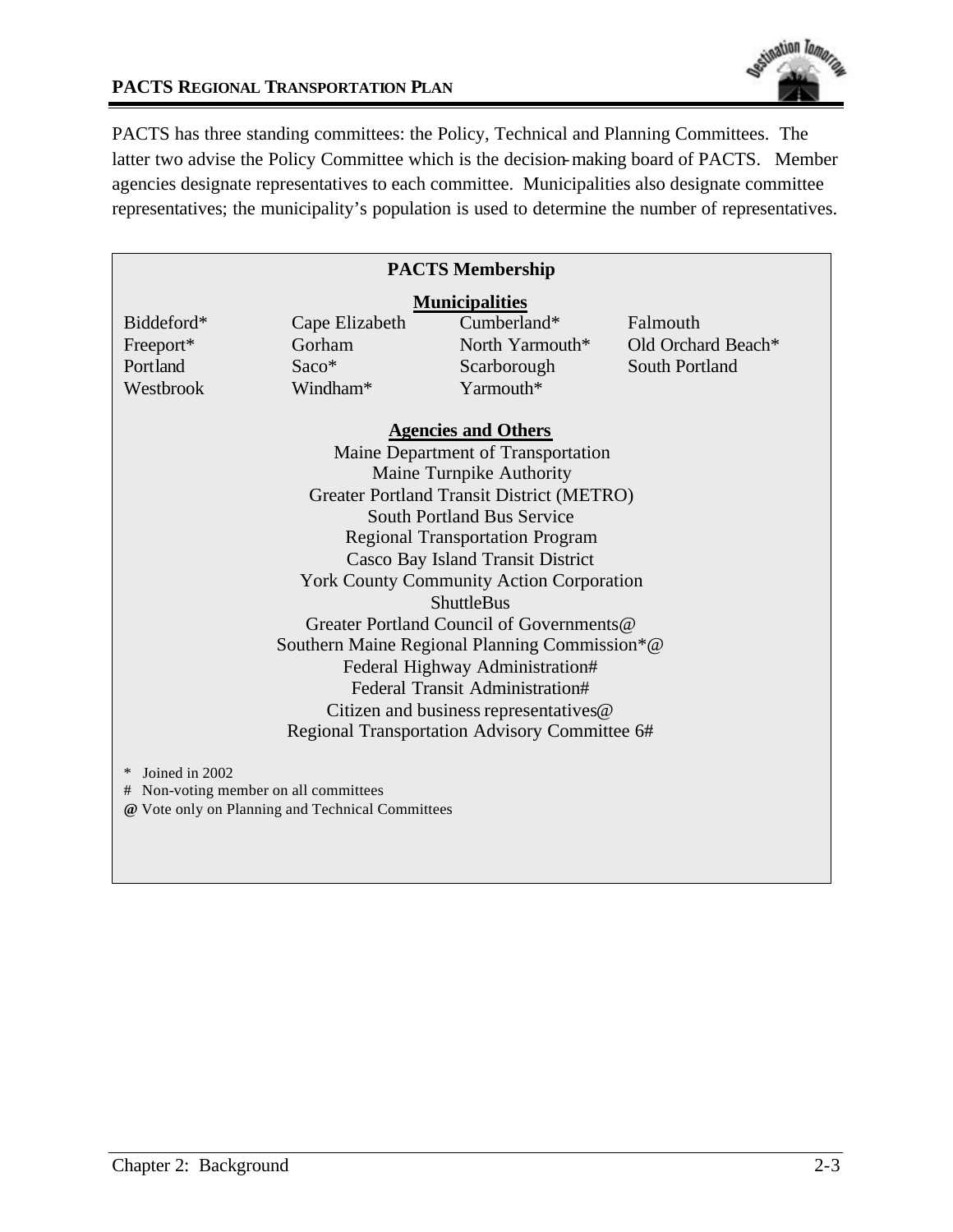

# *Destination Tomorrow* **– The New Regional Transportation Plan**

PACTS has prepared and updated its regional transportation plans as required by the federal government for more than 20 years. In 1999, the PACTS Policy Committee decided to significantly and substantively revise its approach to the regional transportation plan. This decision was based on the following four major areas that were considered to be deficient in prior plans:

- addressing the projected growth in travel demand;
- a need for an increased regional approach;
- better coordination between transportation and land use policies and decisions; and
- a need for a tighter link between PACTS studies and plans and its funding decisions.

The PACTS Regional Trends Analysis (1999) – completed as one of the initial steps in the development of *Destination Tomorrow* – looked at trends out to the Year 2040 and highlighted the pressing transportation problems looming for the region. A survey of 2,000 area residents in 1999 documented the regional nature of travel, the desire of the region's solutions" to transportation problems, and supported the decision of the Policy Committee's approach to *Destination Tomorrow.* (Transportation issues affecting the greater Portland region: Survey of Portland area residents, 1999.)

## **Growth in Travel Demand**

Today, daily congestion occurs on 10 miles of roads inside the PACTS area. . Most of this congestion is on the region's primary roads where significant delays are regularly experienced during the morning and evening peak-travel hours. Forecasted increases in travel demand by the Year 2025 are anticipated to result in daily congestion on 25 miles of roads in the PACTS area. . Two indicators of increasing travel demand are Vehicle Miles Traveled (VMT) and Vehicle Hours Traveled (VHT). These two indicators are forecast to increase 41 percent and 62 percent, respectively, between 2000 and 2025.

## **Regional Approach**

The increasingly regional nature of travel requires that future transportation investments address long-term regional needs. The shifts in population shown in Figure 2-2 are one measure of how we have moved out from the urban centers in Cumberland County during the past 40 years – thereby creating longer driving distances and

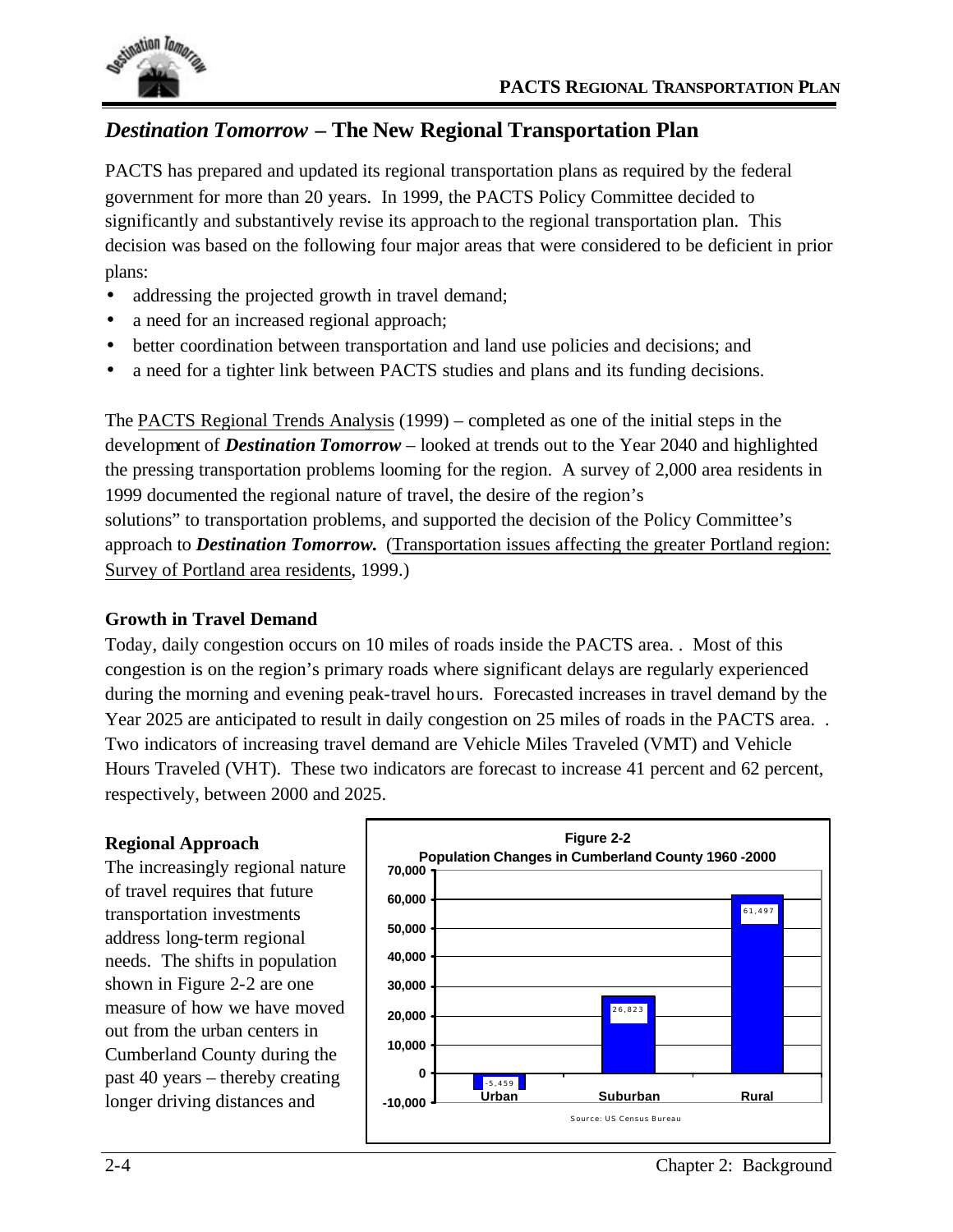

more traffic. Analysis shows that this spreading out will continue even with the projected population gain in urban centers.

In light of these development and travel patterns and trends, the PACTS members concluded that a broadened approach to setting regional priorities should be part of *Destination Tomorrow*. While PACTS has performed many multi-jurisdictional corridor studies in the past and has used a respectable process for setting regional funding priorities, its members believed there was a need to look at both the PACTS region and the towns beyond as a single area for which to assess the needs of the true "travel-shed" of greater Portland. While this is a major challenge for an advisory agency like PACTS, its members concluded that MaineDOT, municipalities, businesses and the region's residents would all benefit from such an enhanced regional priority-setting process.

#### **Coordination Between Transportation and Land Use**

In southern Maine, and throughout the country, there is consensus that a significant disconnect exists between transportation and land use development policies, responsibilities and funding. This disconnect occurs despite our understanding that: (1) how we travel is affected by where we choose to live, work and shop, (2) that these choices are, in turn, shaped to some degree by our transportation system, and (3) that these choices also shape, to some degree, the transportation system. This lack of coordination exacerbates congestion problems and contributes to the development pattern of sprawl.

## **Link Between Studies and Plans and PACTS Decision-making**

The PACTS members want to use their studies and plans more effectively in the decisions they make. This will be a challenge due to the political nature of many decisions, the complexity and number of federal funding programs, the many parties involved in the PACTS process, and the scarcity of funds relative to transportation needs. While a review of the linkage between past funding decisions made by the PACTS members and the PACTS plans and studies showed an effective connection, members wanted to further strengthen these linkages.

#### Growing gap between identified needs and anticipated funding

Early in the development process of *Destination Tomorrow*, the PACTS members and staff began to develop the Plan's short and long-term investment framework. In accordance with federal regulations, this framework was limited to identified system needs and did not include projects that might be better defined as a "wish-list." PACTS members soon realized that the identified transportation needs would exceed the anticipated levels of available funding. This financial probability presented a challenge to PACTS members and staff. Chapter 6 includes a discussion of the funding aspects of *Destination Tomorrow*.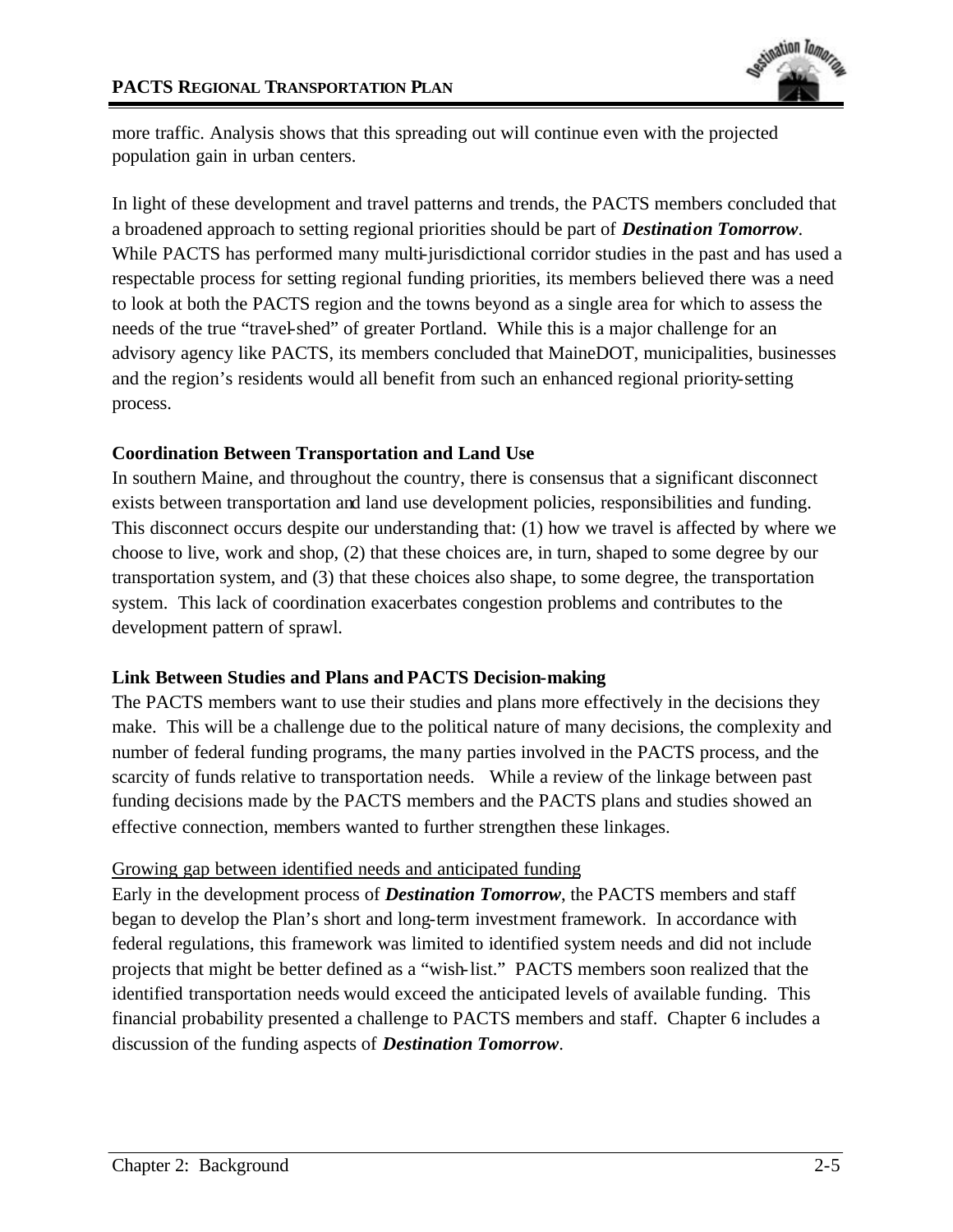

# *Destination Tomorrow* **Goals and Objectives**

The *Destination Tomorrow* Vision Statement, seen in the box to the right, was crafted early in the *Destination Tomorrow* process and has acted as a guide in the Plan's development. The six goals and objectives described on the following pages translate the Vision Statement into actions items – broad and concrete measures that the region can collectively take to implement the Plan. The 86 recommendations and strategies developed from these goals and objectives are listed beginning on page 5-10.

#### *Destination Tomorrow* **Vision Statement**

The PACTS Regional Transportation System will:

- Provide efficient and cost-effective travel for the region's citizens and goods;
- Provide access to the entire PACTS region through a fully developed and well maintained multi-modal transportation system;
- Promote public safety;
- Protect environmental quality and quality of life;
- Actively complement land use decisions that promote compact development, preserve community character and retain open space; and
- Reflect the policies and values of the PACTS communities.

# **Goals & Objectives**

Each of *Destination Tomorrow's* six goals have a number of objectives. Many of these objectives are inter-related reflecting the symbiotic relation between the transportation system, the economy, land use and the environment. To stress the importance of this relationship, PACTS members included similar objectives under multiple goals.

**Goal #1. Economic Development** – PACTS will plan for, fund, maintain and operate a transportation system that: Enhances regional prosperity through support for the economic vitality of existing business and for economic development opportunities encouraged by local and regional plans.

#### **Objectives: Economic Development**

- ß To provide transport linkages and modal alternatives to centers of employment, business and retail activity, and other traffic generators.
- ß To provide gateway connections into and out of the Portland region through highways, airports, seaports, rail, public transportation, and multi-use trails.
- ß To provide access to air, sea, and rail stations accounting for the needs of passengers, expedited freight and goods movement, and other demand.
- To maintain the balance between accessibility and mobility in heavily traveled corridors feeding regionally significant employment and activity centers.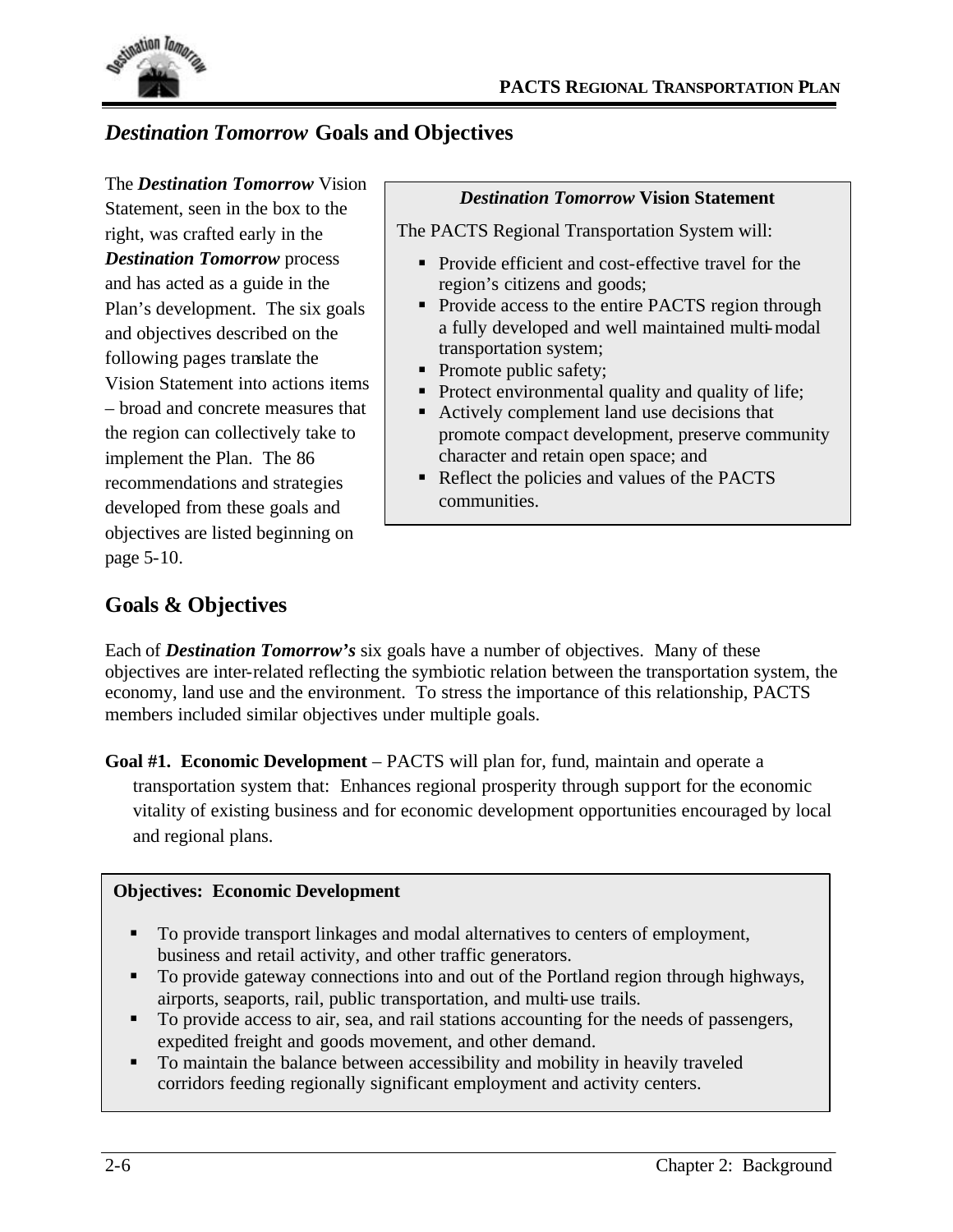

**Goal #2. Mobility, Safety & Accessibility –** PACTS will plan for, fund, maintain and operate a transportation system that: Improves the mobility, safety and accessibility of people throughout the region, and the movement of goods.

#### **Objectives: Mobility, Safety & Accessibility**

- ß To reduce congestion and delay on main travel arteries throughout the region.
- ß To improve highway safety by reducing the number and severity of crashes involving vehicles, bicyclists, pedestrians, and others.
- To manage incidents along or within transportation facilities minimizing loss of life, injuries, property damage, and disruption to the operation of transportation services.
- To direct through-traffic to use higher functionally classified roadways.
- To provide physical connections among modes that are convenient, safe, and affordable.
- ß To create a seamless passenger transportation system coordinating service, fares, and operations.
- To improve truck circulation and movement within the region.
- ß To provide transportation alternatives and choices for those with special needs elderly, young, disabled, low-income, and others.

**Goal #3. Energy Conservation** – PACTS will plan for, fund, maintain and operate a transportation system that: Conserves and efficiently uses non-renewable energy resources.

#### **Objectives: Energy Conservation**

- To reduce the number of trips by single-occupant vehicles.
- ß To encourage trips by pedestrian and bicycle modes of travel.
- $\blacksquare$  To increase the use of ridesharing through high occupancy vehicles carpools, vanpools, and transit.
- **To minimize energy consumption in the movement of people and goods, and total** energy consumption by transportation.
- ß To facilitate the availability and use of alternative fuels and alternative fuel vehicles (AFV) in public and private fleets.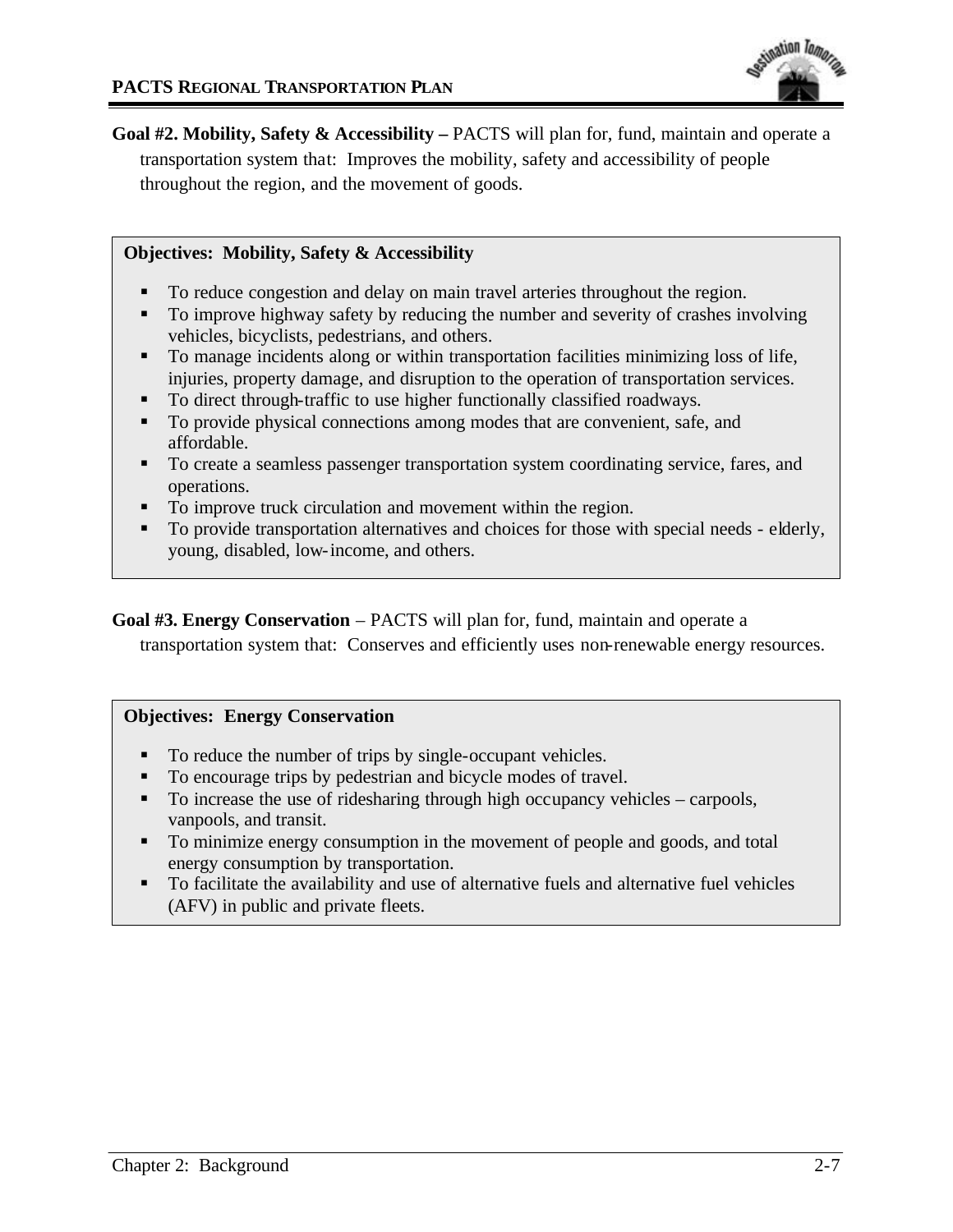

**Goal #4. Land Use** – PACTS will plan for, fund, maintain and operate a transportation system that: Supports land use plans and development patterns that promote efficient transportation services and systems.

## **Objectives: Land Use**

- ß To encourage the creation of and conformance to regional and local land use plans that provide regional connectivity and mobility in support of development patterns.
- ß To foster compact development patterns such as mixed use and transit-oriented development that promote efficient transportation services and systems that reduce sprawl.
- ß To promote site development and infrastructure that provides the opportunity for access and on-site circulation by pedestrian, bicycle, and transit modes.
- To protect neighborhoods and community integrity, preserving local ties and relationships.
- $\blacksquare$  To manage access along major arteries to reduce delay and crashes while protecting accessibility of adjoining property.
- ß To balance the needs for increased network connectivity and reduced cut-through traffic on lower classified roads such as residential streets.
- $\blacksquare$  To create transportation facilities that are community sensitive responding to the needs of the community, neighborhoods, and adjoining properties.
- ß To formulate a planning and design process that effectively coordinates land use and transportation decisions and that spans jurisdictional boundaries.

**Goal #5. Environmental Quality –** PACTS will plan for, fund, maintain and operate a transportation system that: Protects and improves quality of life and the human and natural environments including natural and cultural resources, air and water quality.

#### **Objectives: Environmental Quality**

- To minimize impact on environmental resources wetlands, wildlife, historical, water quality.
- ß To reduce vehicle-related emissions both regionwide and at specific locations.
- ß To minimize and avoid noise impacts of transportation facilities on neighborhoods, schools and people.
- To construct visually attractive transportation infrastructure that complements surrounding land uses and is contextually appropriate.
- $\blacksquare$  To increase accessibility to recreation and natural areas through alternative modes of transportation.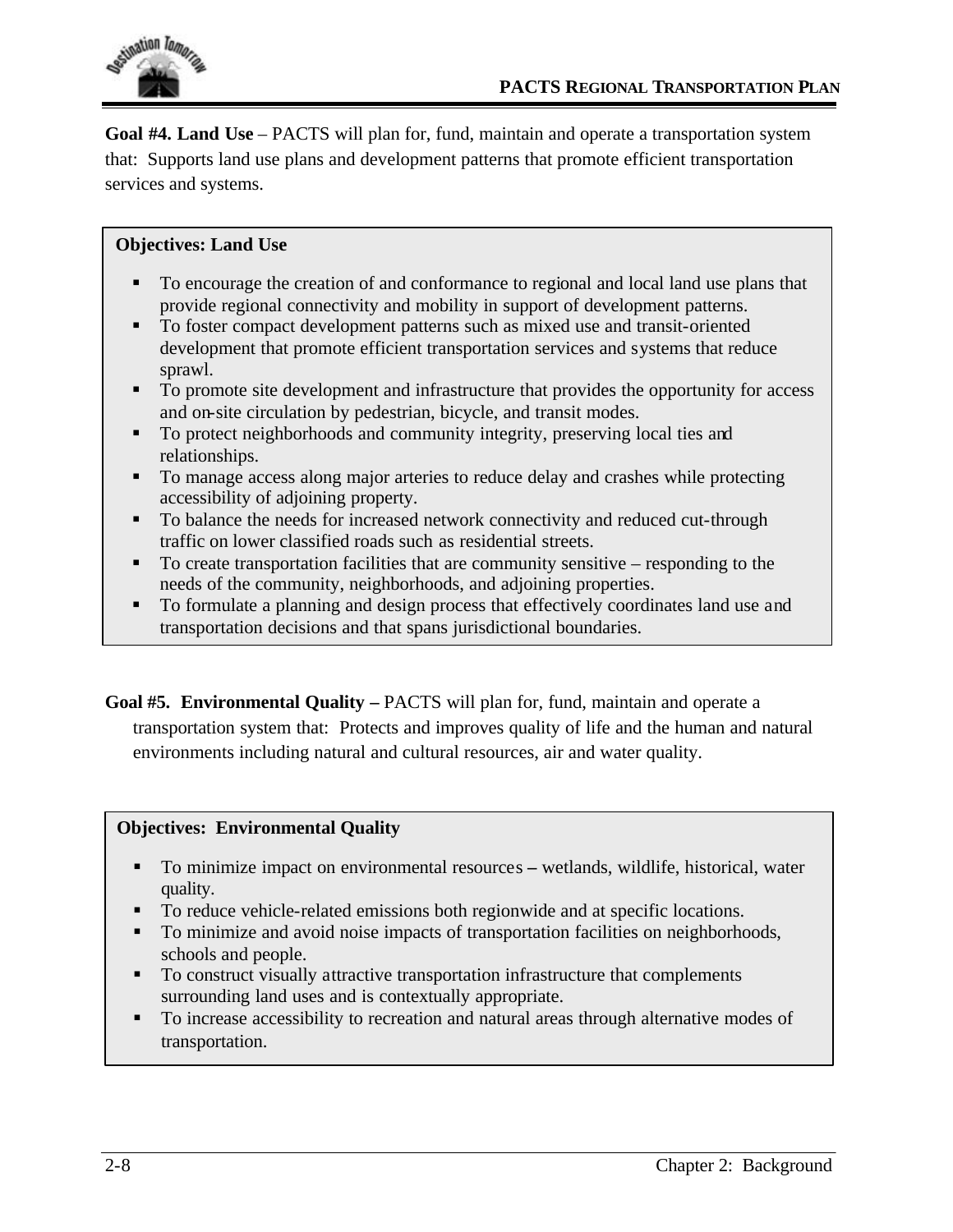Goal #6. Regional Focus – PACTS will plan for, fund, maintain and operate a transportation system that: Reflects a regional approach to transportation and land use planning and decision-making founded on effective communication and management of regional resources.

#### **Objectives: Regional Focus**

- To establish priorities for implementation of transportation improvements that are tied to regional transportation need and funding availability.
- ß To clearly assign roles, responsibilities, and schedules for implementation of plan elements.
- ß To monitor transportation system performance and Plan implementation on a regionwide basis.
- ß To provide information on a real-time basis to elected officials, interested parties and the general public.
- To establish a means for the continuous involvement of citizens in the implementation of transportation improvements.

# **Plan Process and Public Outreach**

Throughout the development of *Destination Tomorrow,* a continuous public outreach process was conducted. Appendix A contains the public comments received. Key elements of this process are listed below.

- A Regional Residents Survey in 1999;
- Publication and distribution of the Regional Trends Analysis in 1999;
- A series of public forums and listening sessions before town and city councils in 2000 and 2001;
- Monthly meetings of the Planning Committee and monthly updates of the Plan's progress to the Policy Committee;
- The establishment of a Plan website (www.pactsplan.org) to document the Plan's progress, post significant products and seek public input;
- **EXTERN** Distribution of *Destination Tomorrow* planning documents, upon request; E-mail updates to interested parties;
- Publication and distribution of a Plan Summary and nine issue papers in the fall of 2002 to seek additional public input into the Plan; and
- A second series of public forums and presentations to town and city councils and other interested parties in the winter of 2002-2003.

The public outreach was one part of the performance-based transportation planning process used in *Destination Tomorrow.* The cornerstones of this process were:

- **Identifying a desired end state a vision and goals.**
- **IDENTIFY** Identifying needs and potential alternatives to meet the needs.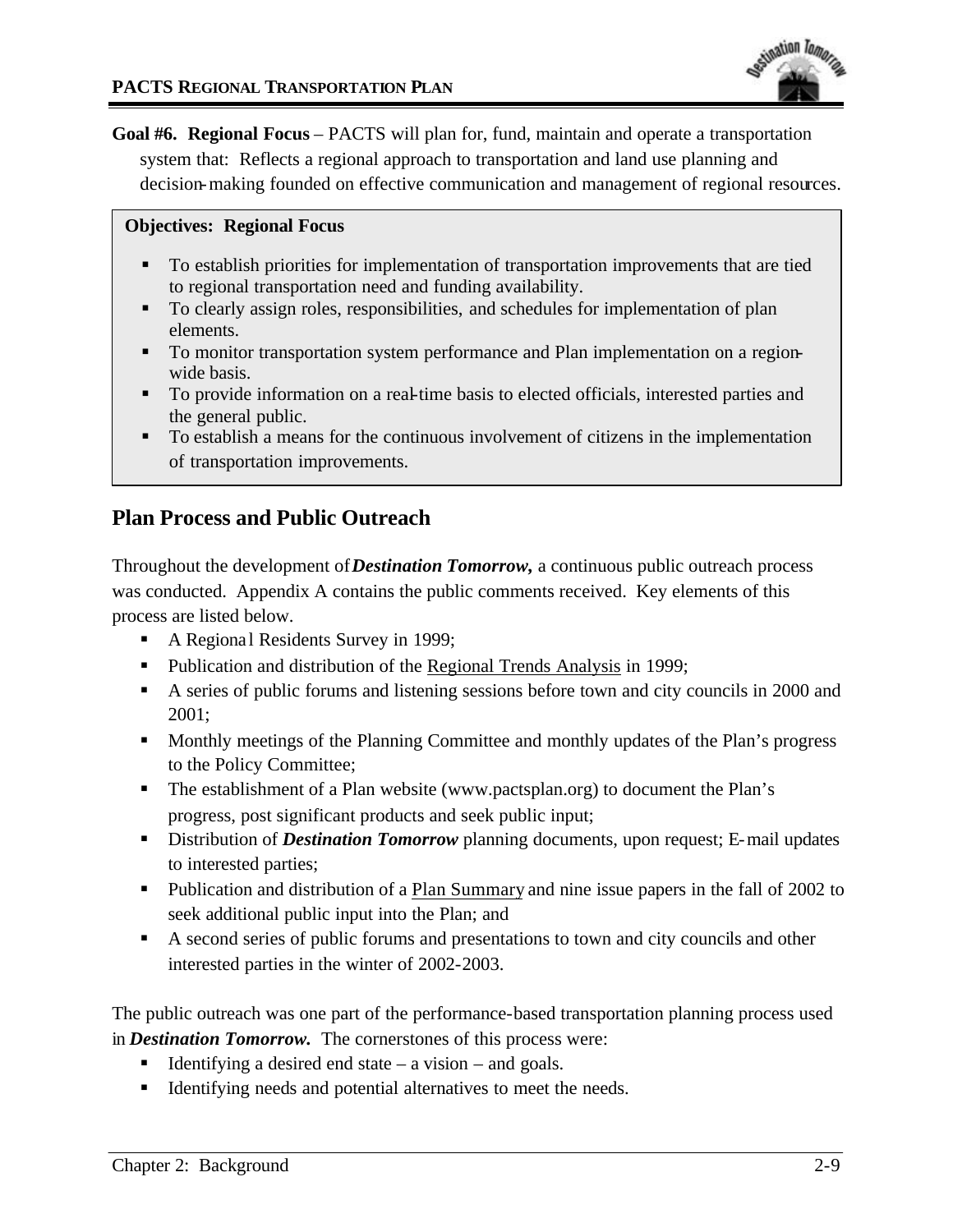

- ß Evaluating the alternatives through a set of performance measures.
- **Belecting courses of action that best meet the needs in conformance with the established** vision and goals.

# **State and Federal Regulatory Context**

The Federal Highway and Transit Administrations require that seven planning factors be incorporated into the development and updating of regional transportation plans. Each of these factors is reflected in the goals of *Destination Tomorrow* and is incorporated into the Plan's Recommendations and Strategies.

## **Seven FHWA/FTA Planning Factors**

- 1. Support the economic vitality of metropolitan areas by enabling global competitiveness, productivity, and efficiency.
- 2. Increase the safety and security of the transportation system for motorized and non-motorized users.
- 3. Increase accessibility and mobility options available to people and for freight.
- 4. Protect and enhance the environment, promote energy conservation, and improve quality of life.
- 5. Enhance the integration and connectivity of the transportation system, across and between modes for people and freight.
- 6. Promote efficient system management and operation.
- 7. Emphasize the preservation of the existing transportation system.

The National Environmental Policy Act (1969) resulted in significant changes to transportation planning. In 1990 and 1991, four other pieces of legislation were enacted (and reauthorized in 1998) that brought additional, major changes to how federal and state transportation funds are used. *Destination Tomorrow* has responded to the requirements of each of these five laws.

## **A. The National Environmental Policy Act**

The 1969 National Environmental Policy Act (NEPA) is the basic national charter for the protection of the environment. The Act establishes policy, sets goal and provides a process for carrying out its requirements.

For the PACTS region, NEPA requires that all major projects that use federal funds:

- assess the project's environmental impacts;
- consider the project's environmental impacts in the decision-making process; and
- disclose the environmental impacts to the public.

There are three types of assessments required under the Act:

- Environmental Impact Statements (EIS) for projects with significant impacts.
- Environmental Assessments (EA) for projects with no significant impacts.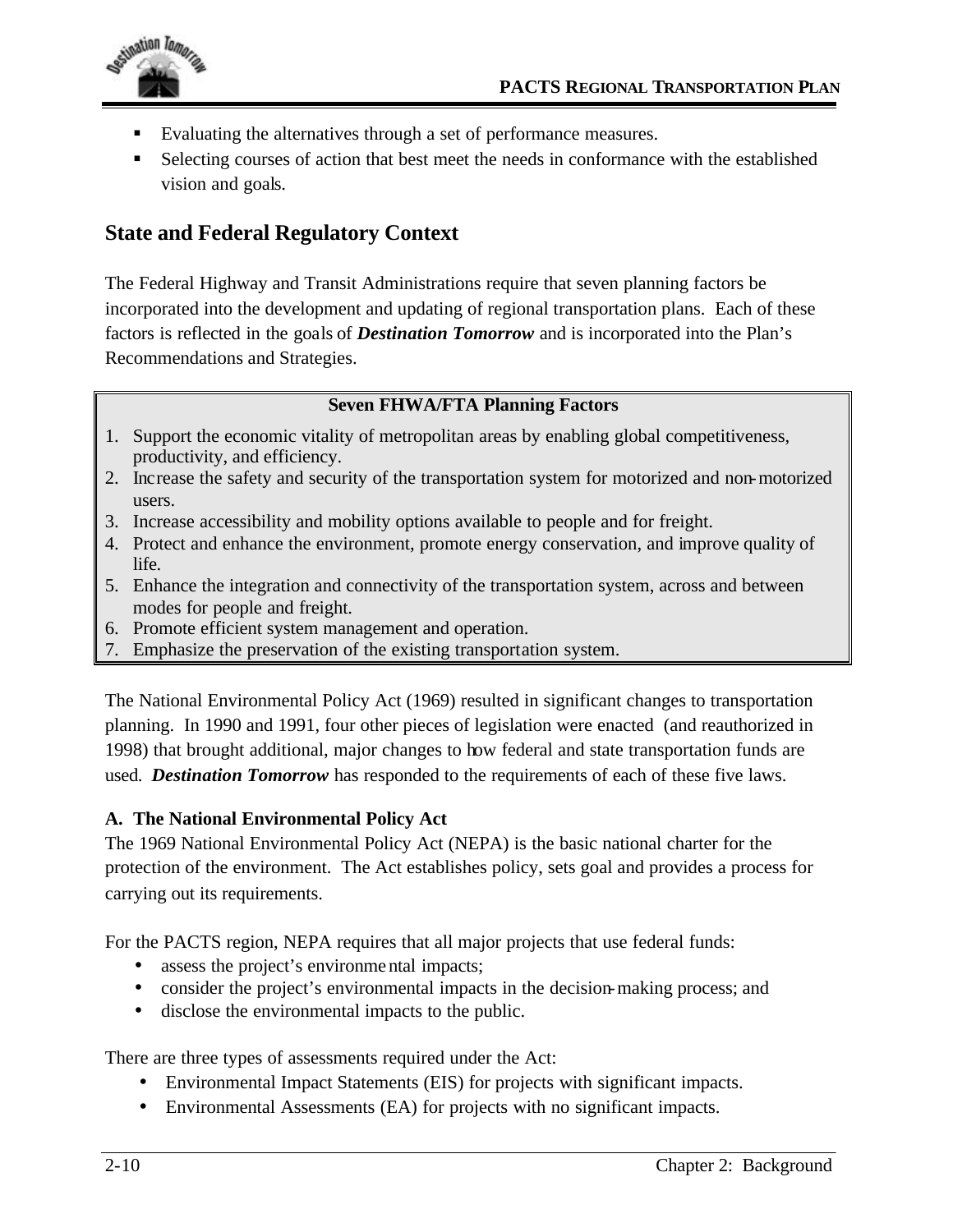

• Categorical Exclusions (CE) for "small" routine projects with insignificant environmental impacts.

The MaineDOT and PACTS work together closely on all major projects adhering to the NEPA requirements.

#### **B. The 1990 Clean Air Act Amendments**

In 1990, Congress passed additional amendments to the Clean Air Act (CAAA). The amendments set new target dates for attainment of air quality standards and required state and local governments, metropolitan planning agencies and businesses to develop an implementation plan to reduce the levels of emissions. The CAAA requires that this Plan, and the PACTS Transportation Improvement Program, help the region move toward reducing the production of mobile source ozone precursors.

Maine's three southernmost counties including the PACTS region – continue to fail to meet the federal ambient air quality standard for ozone. The airborne transport of ozone precursors from outside of Maine significantly contributes to the southern part of the state falling short of the federal standards. Mitigation of this contribution to Maine's shortfall is beyond the scope of this Plan.

Three *Destination Tomorrow* objectives (see page 2-9) and nine strategies (see page 5-11) promote the conservation and efficient use of nonrenewable energy resources; the increased use of cleaner fuels, zero-emission fuels such as hydrogen, and low or zero-emission vehicles; and support the development of improved technology, such as better catalytic converters to reduce or eliminate harmful vehicle emissions. However, PACTS members are aware that growth in VMT and vehicle emissions could outstrip the gains from implementing these strategies.

#### **C. The Maine Sensible Transportation Policy Act**

The 1991 Sensible Transportation Policy Act was enacted in response to the importance of the transportation system to Maine's economic vitality and to the well-being and quality of life of its citizens. Additional factors included the need for transportation improvements to meet the diverse need of the State's residents; the state of disrepair of the transportation system; the heavy dependence of the system on foreign oil; and the long-lasting and widespread impacts of transportation investments. The Act requires a process for transportation planning, capital investment and project decisions that will:

- 1. Minimize harmful environmental impacts of transportation.
- 2. Evaluate the full range of reasonable transportation alternatives for all significant highway construction or reconstruction projects.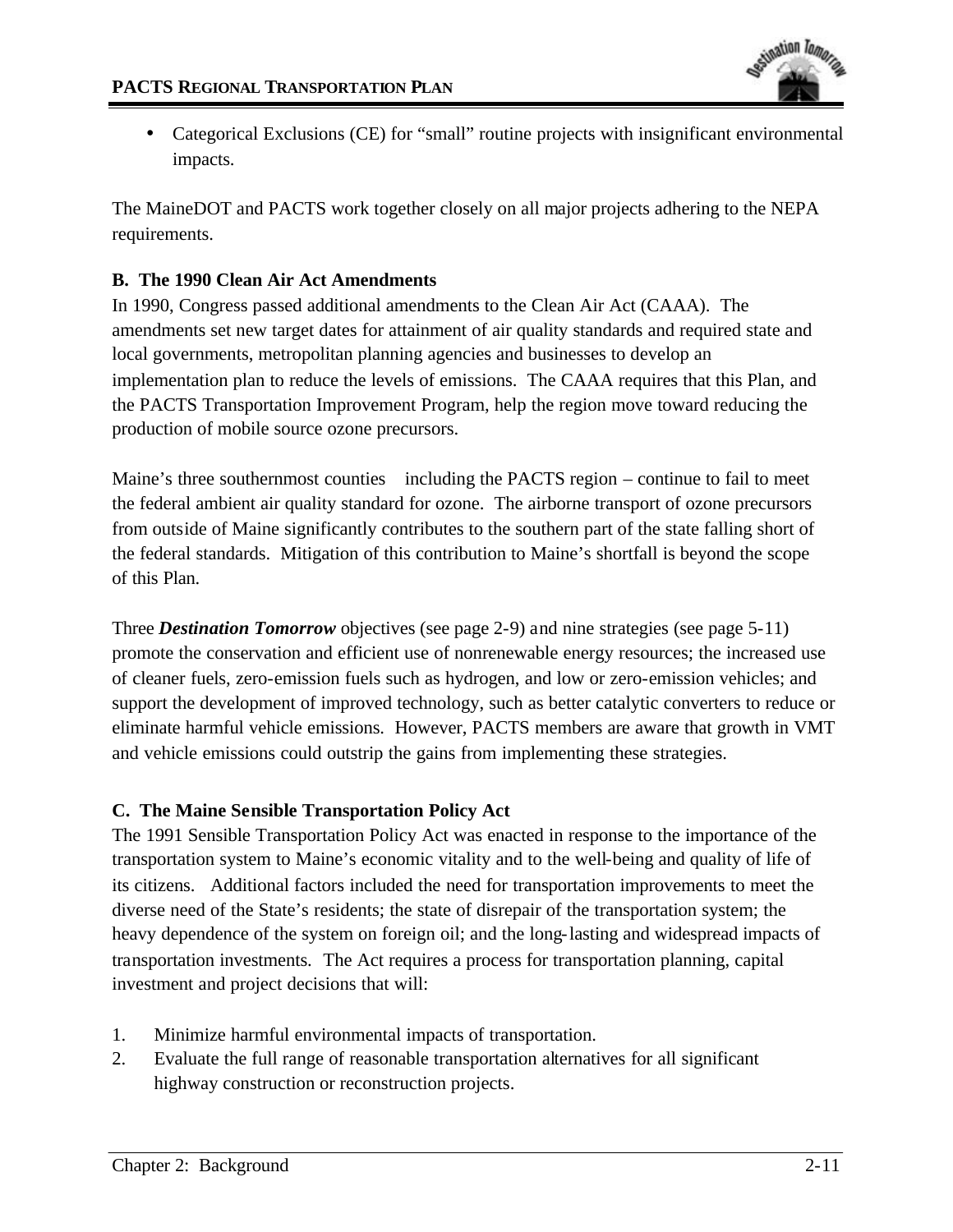

- 3. Give preference to transportation system management, transportation demand management, and improvements to the existing system and other modes before increasing highway capacity through road building activities.
- 4. Repair and improve roads and bridges to provide a safe, efficient and adequate transportation network.
- 5. Reduce reliance on foreign oil.
- 6. Increase reliance on energy-efficient forms of transportation.
- 7. Meet the mobility needs of rural and urban residents and the unique needs of the elderly and disabled.
- 8. Be consistent with the purposes, goals and policies of the Comprehensive Planning and Land Use Regulation Act.
- 9. Incorporate a participation process for local government and the public.

The Act further requires that PACTS take the following actions:

- 1. Develop a long-range plan that responds to MaineDOT's planning rules.
- 2. Respond to the Act's goals in its selection of projects for the Transportation Improvement Program.
- 3. Administer the MaineDOT "significant highway project" analysis process.
- 4. Coordinate plans and programs with the Region 6 Regional Transportation Advisory Committee.
- 5. Provide opportunities for participation by local government and the public.

## **D. The 1990 Americans with Disabilities Act**

The 1990 Americans with Disabilities Act (ADA) set new accessibility standards for persons with disabilities. ADA's impacts on transportation have been significant, most notably the new standards and deadlines for accessibility to transit services, streets and sidewalks.

## **E. The 1991 Intermodal Surface Transportation Efficiency Act (ISTEA) and subsequently the 1997 Transportation Equity Act of the 21st Century (TEA-21)**

ISTEA, passed by the Congress in 1991, fostered at least as much change in transportation decision-making as the three laws described above. The added flexibility and increased resources promised in ISTEA (and subsequently TEA-21) supported efforts in the Portland area and throughout Maine to meet the objectives enumerated in Maine's Sensible Transportation Policy Act. Reauthorization of TEA-21 is expected in 2003.

ISTEA and TEA-21 granted states more flexibility in determining transportation solutions, made highway funds available to enhance the environment, promoted new technologies and removed some restrictions on the use of federal funds for toll roads. The Acts also shifted more Federal funds to the National Highway System. Key features of ISTEA/TEA-21 included: